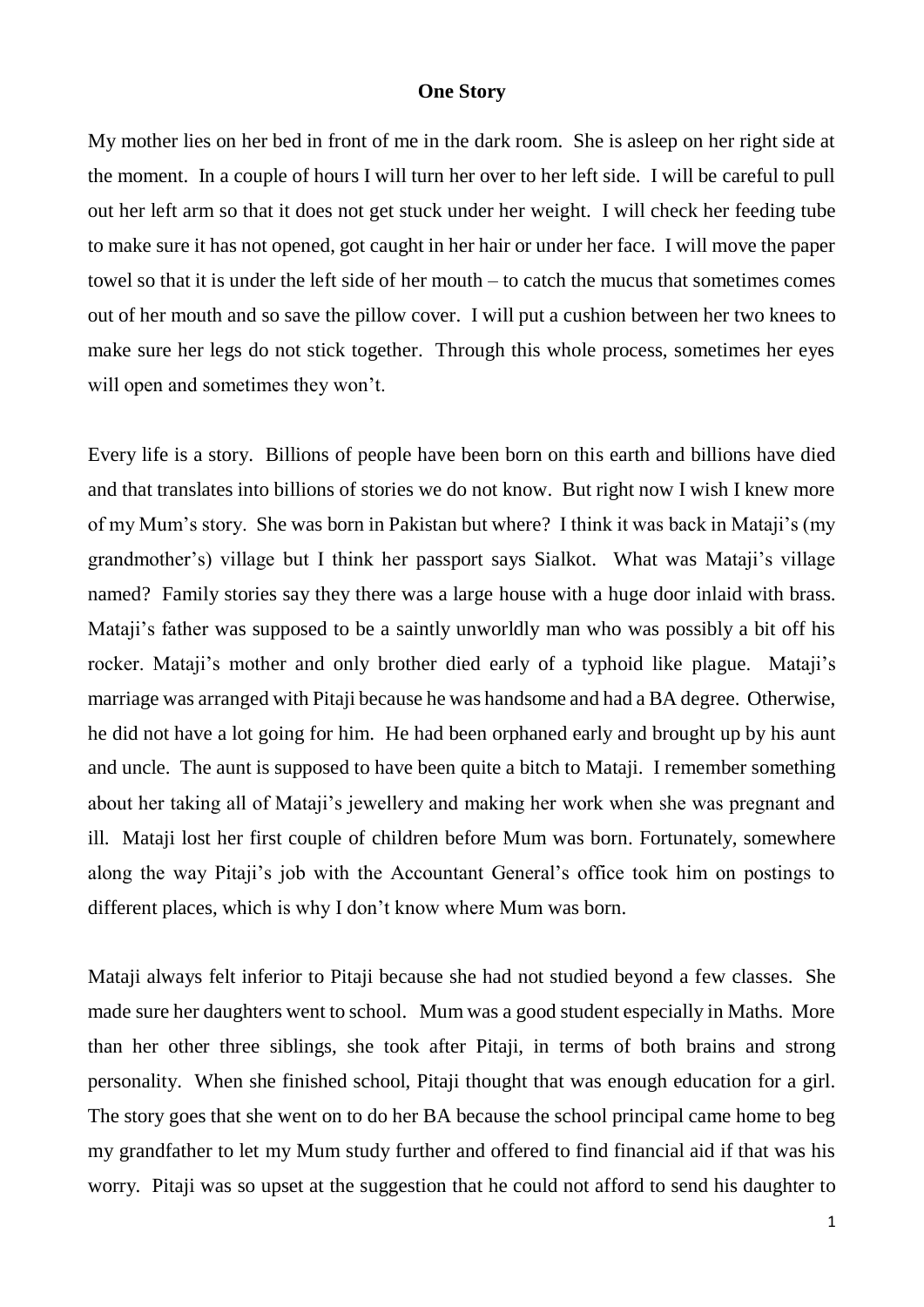college that he let her enrol to prove otherwise. Anyway, Mum ultimately got her BA degree, though because of India's partition there was some complication, and my impression is that it was given even though she was not able to complete it in the normal way.

Pitaji arranged for Mum to marry Dad when she was eighteen. I know that Mum objected to the marriage because of the dowry demands which came from Dad' family but Pitaji overruled her objections. Dad was a MA first class first and Pitaji valued education. This must have been quite a contrast to the family her sister got married into around the same time. They were rich business people and insisted they wanted no dowry but only the prettier daughter of the family.

This is the story of my mother's early years but please note how little I really know of it. I am only able to give a vague outline of the events that must have been so huge in her life and caused so much worry, pain and possibly happiness. She has been my mother for sixty years but did I ever get to know her? Now when she can no longer speak, I have so many questions for her. What were the highs of her life? What were the low points? What did she think was the meaning of life? What did she think happens after death? I never saw Mum cry. Thirty years ago, she lost her only sister with whom she was very close. I asked her once how she dealt with that loss and she said she still talks to Shakuntla about everything. What did she mean by that? Why did I not probe further then?

When my sister Sapna died, Mum told me it was a quick and peaceful departure. My sister was a Down's syndrome child. Sapna probably never grew beyond the mental age of two or three and she never learned to speak. Mum looked after her baby for 40 years. She made sure she went to a special school; she worked with her on puzzles, art and crafts. She bathed her every day. She taught her how to stay neat and clean always. She made sure she was integral part of our family and social life. Yet the only emotional remark she ever shared with me was a guilt ridden statement she made a couple of days before my sister's death. Sapna had a short but adult body by then and Mum was in her seventies. She had become too heavy for Mum and apparently Mum said to her "Mar ni tu" while taking her to the bathroom the night before Sapna's death. Translated, it sounds terrible "You should die" but it can just be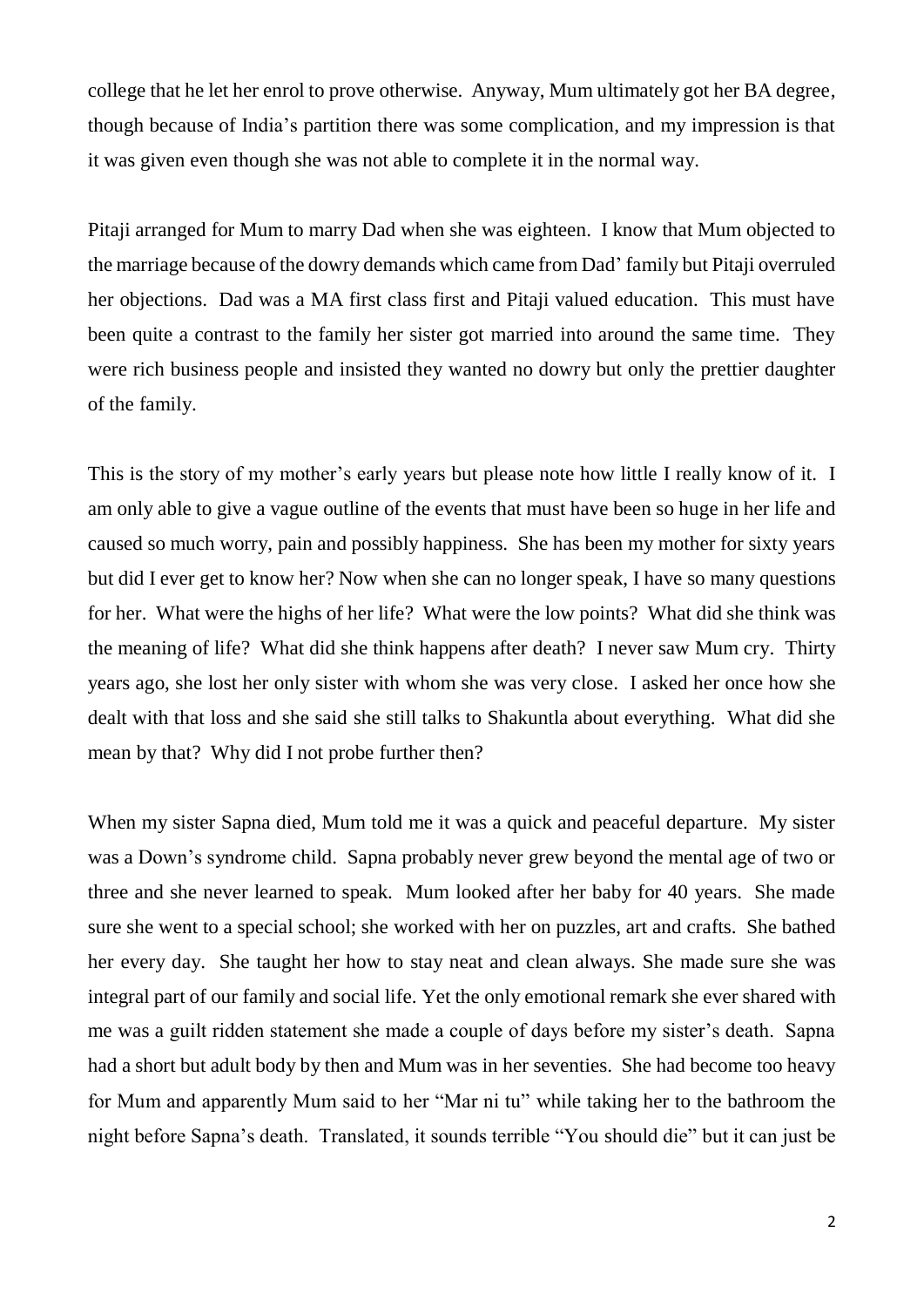a comment of exasperation in Punjabi and I know with all my heart that is all it was. But it obviously bothered Mum.

When Dad died, I cried buckets but I did not see Mum's tears. She had been married to him for 65 years. All she said was that he could not have had a better death. He did not suffer nor did he make others suffer. Now as she lies there I see an occasional tear coming out of the corner of her eyes. Her face does not change, her body is not racked by sobs and no sound comes out of her mouth. She is so well and truly paralysed that I am left unsure if these are tears or just her eyes watering. I wipe her eyes as gently as I can. I think she understands what is happening around her. I think she understands what I say to her but should I acknowledge the tears and her suffering with words or keep quiet in case they are not tears? I play safe and talk about something else hoping to distract her just in case they are tears.

Tomorrow is Mom's birthday. She was born on 20<sup>th</sup> February 1929 and will be 85. I plan to bring gulab jamuns. There is no way that she can eat cake but I am hoping that she will be able to taste and maybe eat the softer gulab jamuns. Will there be any point in wishing her a happy birthday or many happy returns of the day? Yet it will seem weird not to wish her. Perhaps the day will bring her happy returns and she will pass away gently in her sleep holding my hand that night.

She was awake tonight when my brother called. We heard Caelan's voice for the first time as he cried. Her great-grandson. It should have been a moment of great joy but she could show no reaction. I want to scream out to the universe. Tell me why this is happening. Is there any point to this suffering? Would I be doing the right thing if I ended it for her? Or is this the result of her karmas. If I interfere, will she have to go through all this again in another life?

We celebrated her birthday in the end with rasmalai. The day nurse and I sang Happy Birthday and then enjoyed the rasmalai. Mum drank 2-3 spoons of the milky part. Then she had breathing problems and as I held her hand, I panicked. Was this the time when she would go? I wanted it to be while I was holding her hand but what happened to her going peacefully